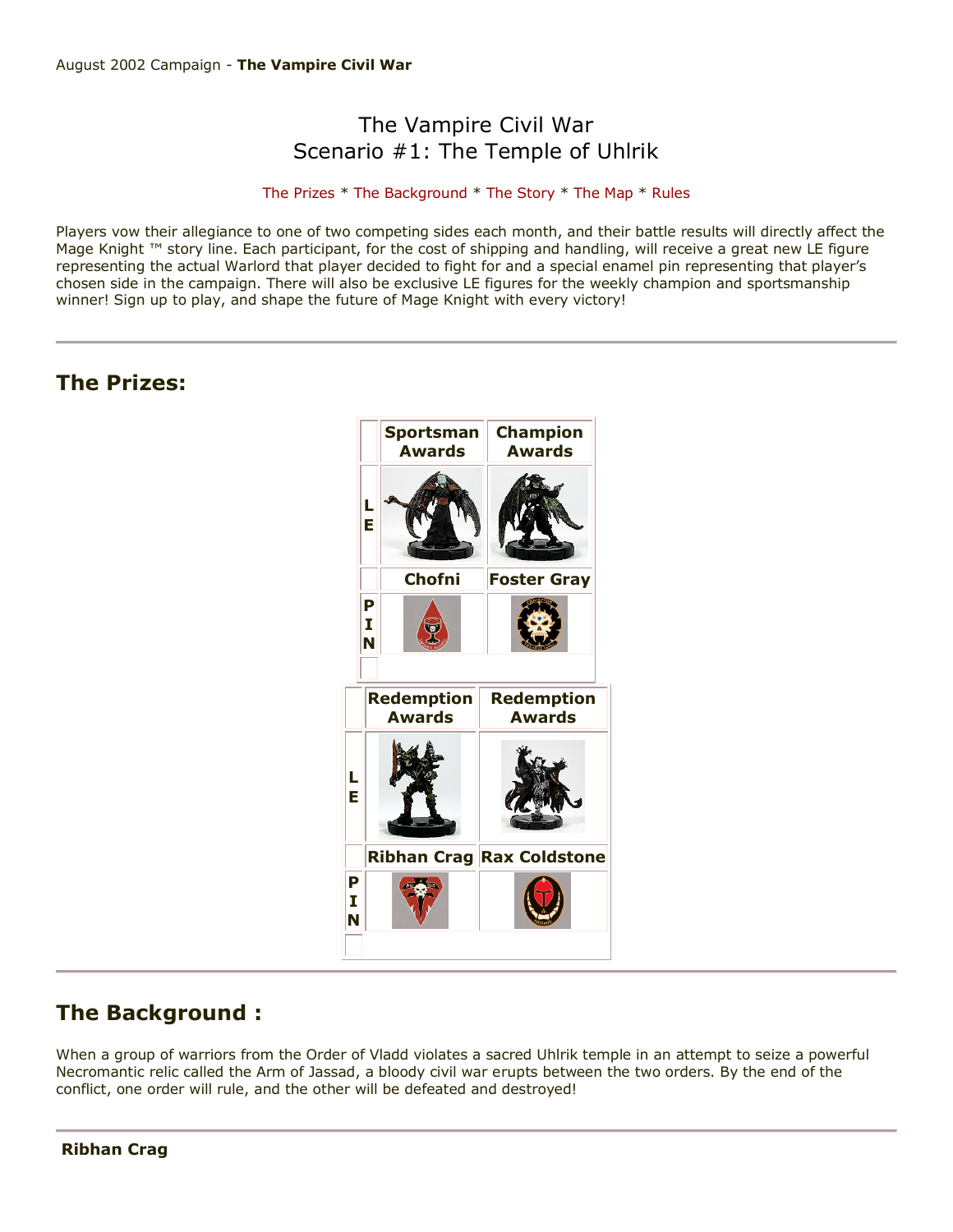Enacting the will of his master, the Deathspeaker Aeradon, the power-hungry Death Merchant Ribhan Crag competes in a bloody civil war with the Order of Uhlrik to maintain Aeradon's control over the Necropolis Sect!

# **VS**

**Rax Coldstone** The Order of Uhlrik is led by the cruel Nightfiend Rax Coldstone. Under the direction of his master, Deathspeaker Spider, Rax seeks to destroy Uhlrik's only opposition-the Order of Vladd-to clear the way for his Order to rule the Sect!

# **The Story:**

**Scenario #1: The Temple of Uhlrik** The Order of Vladd launches an attack against the Order of Uhlrik's temple in an attempt to claim a sacred Sect relic: the Arm of Jassad.

### **Ribhan Crag**

The underground cavern reverberated with the roar of the crowd, punctuated by the anguished cries of dying warriors. Teams of leather-clad Nightblades danced with lethal precision on the torch-lit sands of the blood-pit, while the crowd roared its approval at every atrocity.

In a shadowy balcony high above the carnage, the Death Merchant Ribhan Crag knelt beside his master, the Deathspeaker Aeradon. Ribhan wore his ceremonial armor and bone helm. The Deathspeaker, one of the thirteen masters of the Sect, wore his traditional black robes with the cowl pulled down low over his face. Together they silently watched the combat with hungry approval, observing the ritual dance of blood and steel. One Nightblade spun and viciously plunged her sword into her opponent's chest, and the crowd went wild! When she slowly began pulling it out, one jagged inch at a time, Ribhan involuntarily hissed in pleasure at the Nightblade's cruelty.

"You lead the Order of Vladd well in Darq's absence," Aeradon said abruptly.

"Darq's legacy is safe in my hands," Ribhan replied, "and the Order's dominance within the Necropolis Sect is assured. When Darq returns, I will once again entrust the leadership of Vladd to his hands."

"Indeed." Aeradon sipped at his fluted glass of marrow wine, the thick liquid leaving a greasy black smear on the rim. "But the Order of Uhlrik opposes us at every turn. It is time for us to move against our enemies."

"I agree, master," Ribhan concurred. "Spider goes too far in his quest for power. I would eat his heart for it."

"I have another task for you, Ribhan," the Deathspeaker said. "One that better suits your strengths. I want you to bring me the Arm of Jassad."

"The limb of the Deathspeaker Jassad?" Ribhan asked.

"Yes. Torn from Jassad's body by the Vampire-Lord Uhlrik after the Deathspeaker's failed assassination attempt against our Dark Prophet," Aeradon said. "The severed arm stands as a symbol of the Order of Uhlrik's strength, and as a token of their birthright. Without their talisman, the order will fall."

"I will do this for you," the Death Merchant promised.

"Good. Violate their temple. Slaughter its guardians. Take their relic. Remind the Order of Uhlrik that our mastery is absolute."

"And if Deathspeaker Spider attempts to stop us?"

Aeradon smiled invisibly under his cowl. "Then tear his tongue out before he dies, so that my colleague will tell no tales."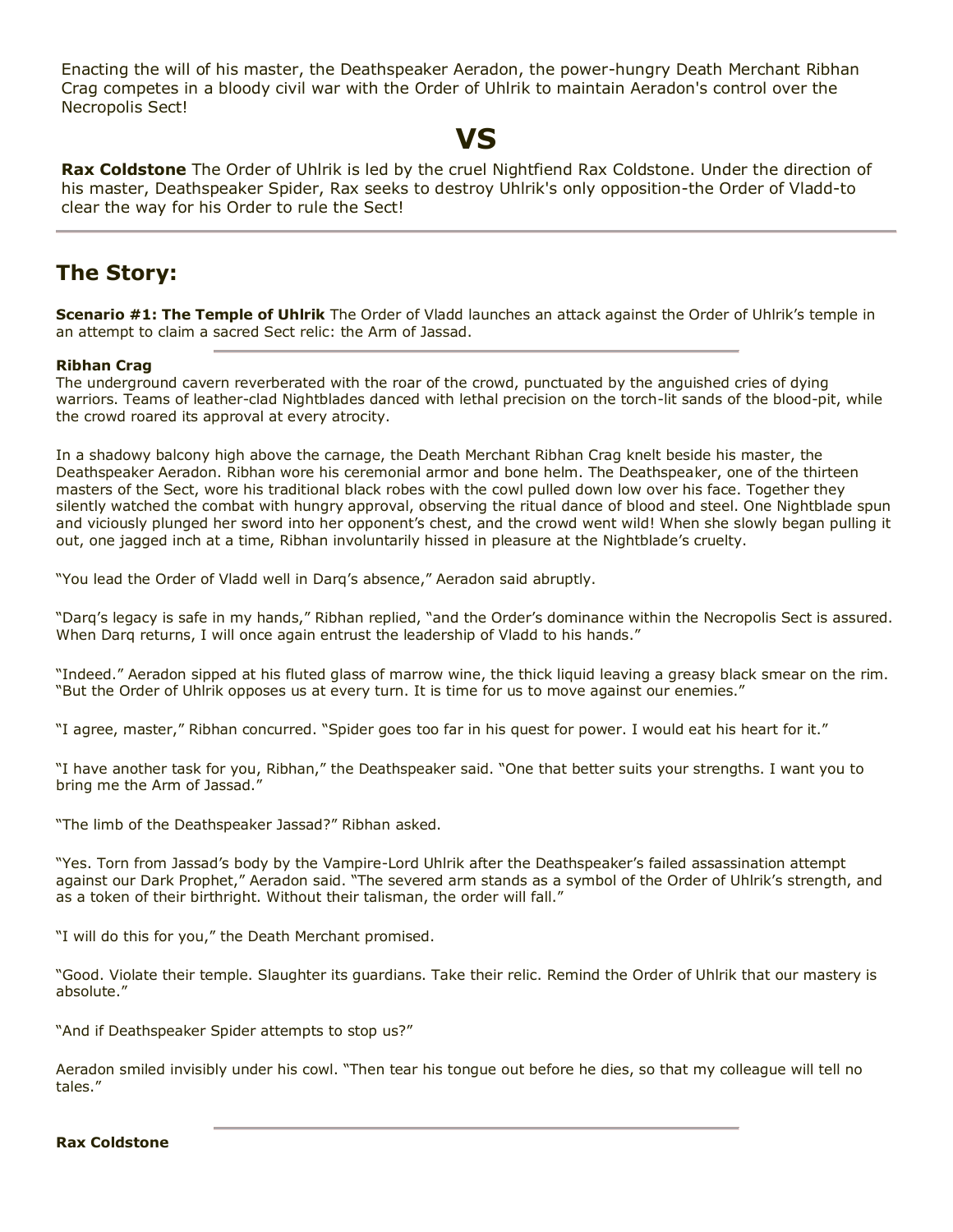"Rax, my champion… Attend me ..."

The Nightfiend came obediently to the side of his Deathspeaker master. Around them, the Temple of Uhlrik was silent and still, its granite columns standing sentinel in the chilly darkness. At the heart of the massive labyrinth, the Deathspeaker Spider stood before a bare stone altar layered with spiderwebs.

"Yes, my master. I am here to serve." Rax could smell the seductive aura of magical energy emanating from the Deathspeaker, so strong it almost overpowered him. Rax's unique gift to smell out magic could sometimes be distracting. But when it came to locating artifacts or hunting down enemy mages, his gift was priceless.

Deathspeaker Spider spoke in a ghostly whisper, his blind eyes staring sightlessly into the gloom. "Rax ... I have had a vision. The warriors of Vladd are coming to seize the Arm of Jassad. They must not succeed. The Arm is power. The Arm is our Order's birthright ..."

"I will stop them, my master," Rax vowed. "I will send for a team of my best warriors to hold the Temple safe against Aeradon's thieves."

"Very good, Rax," the Deathspeaker breathed. "If you succeed against the champions of Vladd, I will reward you with the teachings of Necromancy.. so that you may create Vampires of your own choosing …"

The Nightfiend's eyes opened wide at the offer of precious Necromantic power. "Yes, my master," he stammered. "That would be a most welcome reward." For the two decades of the Order of Uhlrik's existence, Rax had climbed through the ranks of power, first under the Necropolis Judge Alabaster Fein, and now under the direction of the Deathspeaker Spider. Now, only the Deathspeaker Aeradon and Ribhan Crag stood between him and domination of the Sect.

"Lay your trap, Rax," the Deathspeaker urged. "Bring your warriors. Recover the hidden arm. Use whatever you need from the temple to seal your victory ..."

Rax bowed. "As you wish, master. I swear that no temple thief shall live to see the end of this night." *And,* Rax thought to himself, *I swear that in a year's time I shall rule the Sect, and you will be ground to dust beneath my heel.*

#### **Rules Set**

Mage Knight Dungeons Advanced Rules

#### **Background**

When a group of warriors from the Order of Vladd violates a sacred Uhlrik temple, a bloody civil war erupts between the two orders.

#### **Objective**

The Vladd player must ransack the dark crypts beneath the Temple of Uhlrik and recover the Arm of Jassad. The Uhlrik player must discover the hidden location of the Arm, and escape the Temple with their Order's most valuable artifact.

#### **Team Size**

100-point Heroic Team, with Heroes beginning at either 1st or 2nd level. Each player's team must contain at least one figure that has Vampirism at some point on its combat dial, such as the Dungeons Heroes Daketh Zhagrim, Hitash Levat, or even a Feral Bloodsucker.

#### **Time Limit**

50 minutes

#### **Setting the Scene**

Each player contributes:

- Chests: 3; each player places 2 chests.
- Tiles: 5, including a minimum of 3 chambers and 1 hallway
- Wandering Monster Tokens: 1 Tough, 2 Standard and 3 Weak.